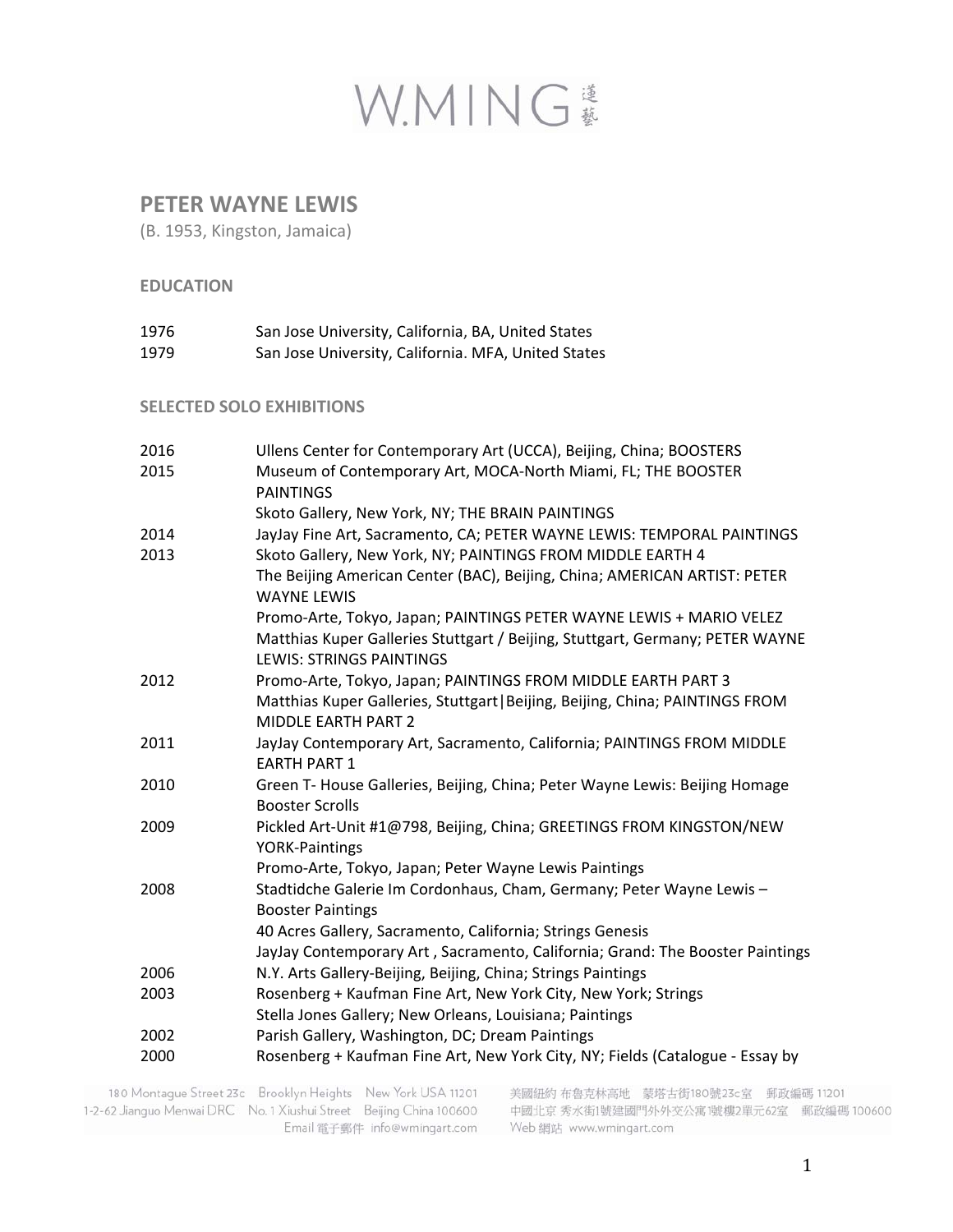

|      | David Carrier)                                                              |
|------|-----------------------------------------------------------------------------|
| 1999 | Montclair University Art Gallery, Montclair, NJ; Caribbean In My Sol.       |
|      | Curator Dr. Lorenzo Pace.                                                   |
| 1998 | Galarie Weber, Viechtach, Germany; Viechtach/New York                       |
| 1997 | Rosenberg + Kaufman Fine Art, New York City, New York; Replicant            |
| 1995 | Frederick Spratt Gallery, San Jose, California; Black Swan Suite Paintings  |
|      | Parish Gallery, Washington, DC; Blue and Black Swan Suite Selections        |
|      | Rosenberg + Kaufman Fine Art, New York City, New York; Blue Swan Suite      |
|      | Paintings                                                                   |
| 1994 | Frederick Spratt Gallery, San Jose, California; Sumerian Farewell Paintings |
| 1993 | Kunst/Raum, Stuttgart, Germany; Stammtisch Paintings. Curator Christian     |
|      | Gunther                                                                     |
|      | Werndl Corporation, Rosenheim, Germany. Paintings & Small Works.            |
|      | Curator, Ludwig Weber                                                       |
|      | A & M Art Gallery, Chiba, Japan; Koto Cycle Works. Curator, Yukiko Lunday   |
| 1992 | Kunsthaus Ostbayern, Viechtach, Germany; Paintings (Catalogue)              |
|      | Fong & Spratt Galleries, San Jose, California; The Substance of Painting.   |
|      | Curator, Frederick Spratt                                                   |
| 1990 | Kunsthaus Ostbayern, Viechtach, Germany; Works on Paper. Curator,           |
|      | Anton Zollner                                                               |
|      | D.P. Fong Gallery, San Jose, California; Works on Paper                     |
| 1989 | D.P. Fong Gallery, San Jose, California; Paintings                          |
|      | Jennifer Pauls Gallery, Sacramento, California; New Paintings               |
| 1988 | Bruce Velick Gallery, San Francisco, California; Paintings (Catalogue)      |
| 1987 | Monterey Peninsula Museum of Art, Monterey, California; Recent Abstract     |
|      | Images                                                                      |
| 1986 | San Jose Museum of Art, San Jose, California; Paintings                     |
|      | Freeman Gallery, Palo Alto, California; Paintings                           |
| 1984 | Factory Place Gallery, Los Angeles, California; Paintings                   |
|      | Triton Museum of Art, Santa Clara, California; Paintings                    |

### **SELECTED GROUP EXHIBITIONS**

2015 Dali Contemporary Art Center, Gucheng, Dali, China; DRAW MAPPING MADNESS Promo‐Arte, Tokyo, Japan; AFRO CARIBBEAN ART EXHIBITION 2014 Inside Out Art Museum, Beijing, China; MAPPING MADNESS The Gallery of Fine Arts Academy of Hunan Normal University, Hunan, China China International Art Fair, Hunan, China Beijing Ninth Floor Museum, Beijing, China; MICRO‐ART EXPOSITION Promo‐Arte, Tokyo, Japan; CARIBBEAN CONTEMPORARY ART EXHIBITION Contemporary Arts Center, Ningbo City, Zhejiang Province, China;

180 Montague Street 23c Brooklyn Heights New York USA 11201 1-2-62 Jianguo Menwai DRC No. 1 Xiushui Street Beijing China 100600 Email 電子郵件 info@wmingart.com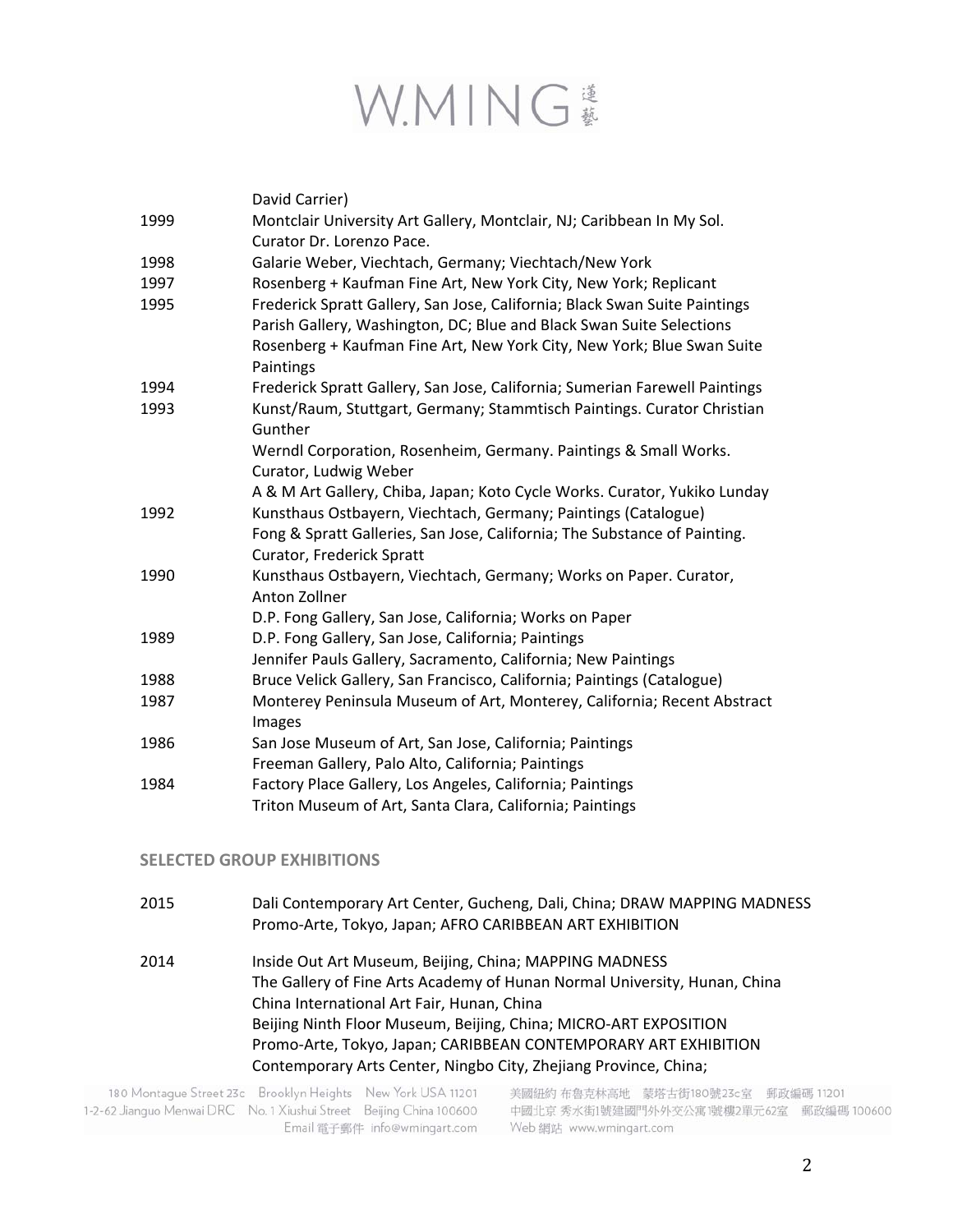

|      | INTERNATIONAL REPRESENTATIONAL & ABSTRACT ART<br>Promo-Arte, Tokyo, Japan; ALL LATIN AMERICAN ARTISTS' WORKS INTRODUCED<br><b>BY PROMO-ARTE</b><br>Promo-Arte, Tokyo, Japan; LATIN AMERICAN ART TODAY<br>Skoto Gallery, New York, NY, BLACK & GRAY A GROUP SHOW OF GALLERY<br><b>ARTIST</b>                                                                                                                                                                                                                                                                |
|------|------------------------------------------------------------------------------------------------------------------------------------------------------------------------------------------------------------------------------------------------------------------------------------------------------------------------------------------------------------------------------------------------------------------------------------------------------------------------------------------------------------------------------------------------------------|
| 2013 | Schmalfuss Berlin Contemporary Fine Art, Berlin, Germany;<br><b>STRONGER THAN FEAR IS HOPE</b><br>Multitudes Gallery, Miami, FL;<br>ART BASEL   MIAMI BEACH: PETER WAYNE LEWIS: BOOSTER PAINTINGS<br>Matthias Kuper Galleries Stuttgart / Beijing, Beijing, China;<br><4-3-2-1> PETER WAYNE LEWIS, TOMAS VU DANIEL, FRED LIANG, and BODO<br><b>KORSIG</b>                                                                                                                                                                                                  |
| 2012 | The National Art Museum of China, Beijing; 5TH BEIJING INTERNATIONAL ART<br><b>BIENNIALE</b><br>Inside Out Art Museum, Beijing, China; INAUGERAL OPENING EXHIBITION OF<br><b>INTERNATIONAL ARTISTS</b><br>JayJay Contemporary Art, Sacramento, California, USA; FROM THE BACK ROOM                                                                                                                                                                                                                                                                         |
| 2011 | Stephen D. Paine Gallery, Boston, Massachusetts; SELECTIONS 11<br>Norman Parish Gallery, Washington, DC; 20th Anniversary Show<br>Chung Shan National Gallery: Dr. Sun Yat-Sen Memorial Hall, Taipei; 2011<br><b>INTERNATIONAL PAPER ART EXHIBITION</b><br>Museum of Contemporary Art of Cusco, Peru; Dialogus: Mixing Culture Thru Art<br>Other locations: Palacio Municipal-Plaza Cusipata, Cusco and Sala de Cultura<br>Scotiabank, Palacio del Inka Tupac Yupanqui Cusco and Cultural Center of Inca<br>Garcilaso of Minister of Foreign Affairs, Lima |
| 2010 | Oasis Gallery-Beijing; 2 AMERICAN MASTERS+ONE, STUART<br>DIAMOND+KOFI KAYIGA+PETER WAYNE LEWIS                                                                                                                                                                                                                                                                                                                                                                                                                                                             |
| 2009 | Multitudes Contemporary Art Center, Miami, FL; Caribbean Canvas: Identity in<br>an era of Globalization<br>Oasis Gallery, Beijing, China; VIRUS: International Group Exhibition                                                                                                                                                                                                                                                                                                                                                                            |
| 2008 | Sunshine International Art Museum, Beijing, China; Inaugural Exhibition:<br>International galleries curator-Peter Wayne Lewis; Robert Rauschenberg, Kiki<br>Smith, Sean Scully, John Walker, Sarah Sze, Kofi Kayiga, Stuart Diamond, Lorenzo<br>Pace, Mark Skwarek, Will Herwig, Michael Norton, Nicola Lopez, Tomas Vu<br>Daniel, H.C. Liang, Laurens Tan, Yuan Zuo, John Hunter, Bob Friemark                                                                                                                                                            |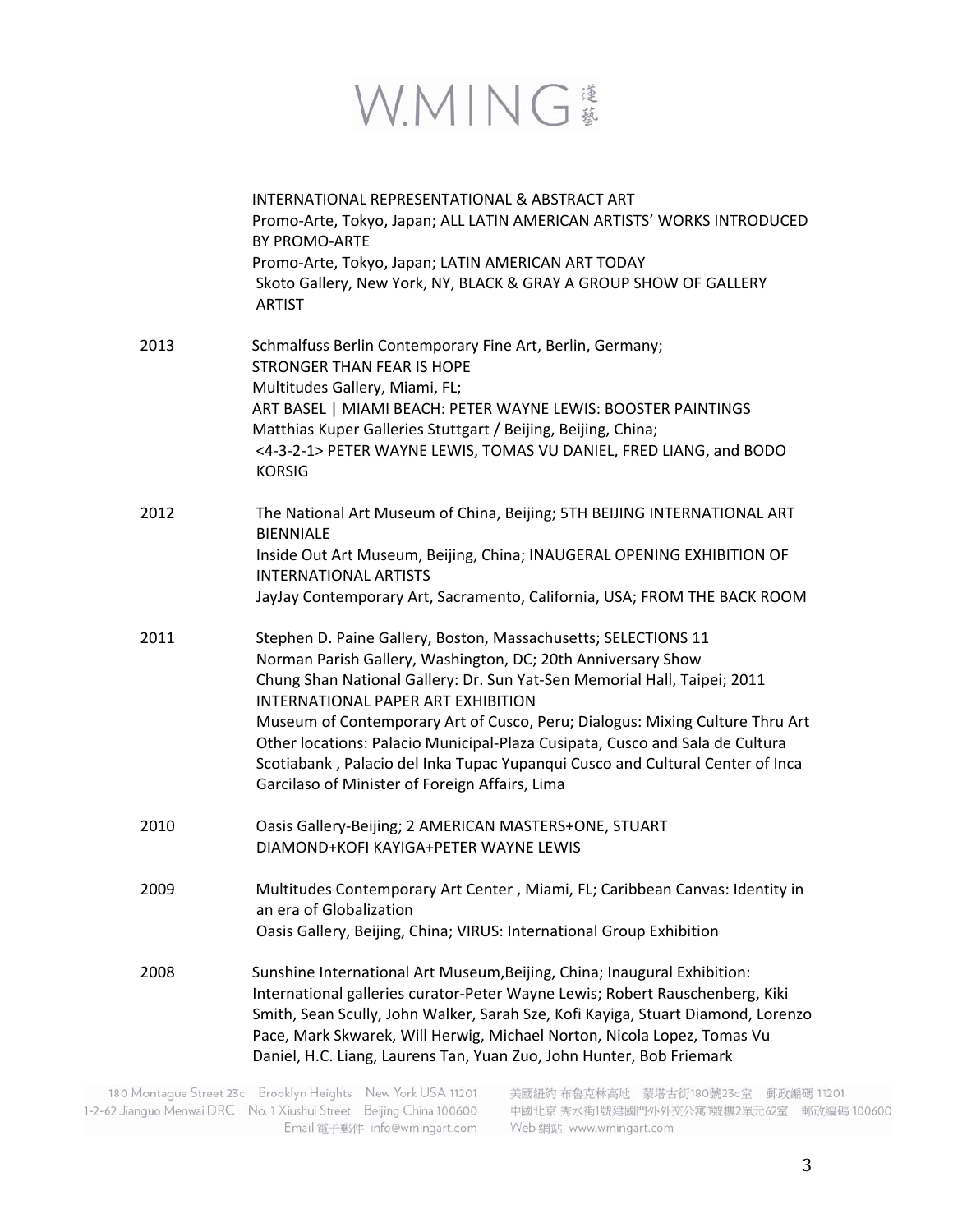

|           | China International Exhibition Center Beijing, China; Olympic Fine Arts 2008,<br>organized by the International Olympic Committee. Other locations: Tai Miao<br>Temple in the Forbidden City, Beijing, China; Olympic Fine Arts Selections 2008<br>Two Lines Gallery, Beijing, China; Marathon, including: Yi Ling, Li Xiaofeng,<br>Laurens Tan, Peter Wayne Lewis<br>40 Acres Art Gallery, Sacramento, CA; Black: A Celebration of African American<br>Art in Sacramento-Area Collections (Catalogue). Curators, Kim Curry-Evans and<br><b>Felicenne Ramsey</b><br>Pickled Art Center, Beijing, China; SUMMER GROUP EXHIBITION. Curator, Li<br>Gang |
|-----------|------------------------------------------------------------------------------------------------------------------------------------------------------------------------------------------------------------------------------------------------------------------------------------------------------------------------------------------------------------------------------------------------------------------------------------------------------------------------------------------------------------------------------------------------------------------------------------------------------------------------------------------------------|
| 2007      | Galleria on Third, Beijing, CH; Journeys: 35th Anniversary of Jamaica and China<br>Diplomatic Relations (Catalogue)<br>Songzhuang Village Art Festival Beijing, China<br>A-Space Gallery, #1 Art Base, Beijing, China; Dream Palace. Curator Alfredo<br>Martinez+Marc Hungerbuler<br>National Gallery of Jamaica, Kingston, Jamaica; Biennial Exhibition                                                                                                                                                                                                                                                                                             |
| 2006      | Art Museum of the Americas, Washington, DC; New Possessions, An Island's<br>Independence: Jamaican Art on the 44th Anniversary of Jamaican Independence<br>3+3 Gallery, Beijing, China; American Painting<br>Parish Gallery, Washington DC; 15th Anniversary Show<br>Rosenberg + Kaufman Fine Art, New York, NY; Internal Geometry                                                                                                                                                                                                                                                                                                                   |
| 2005-2006 | Kunst Pyramid, Stachesried, Germany; Begegnungen in der Neuen Mitte<br>Europas: Licht und Schatten 2005 - 2055. Project Coordinator, Dr. Stephan<br>Neumeyer<br>Danforth Museum of Art, Framingham, MA; Rhythmic Brushwork. Curator, Dr.<br>Catherine Amidon. Other locations: Skylight Gallery, Brooklyn, NY and Museum<br>of the National Center of AAA, Roxbury and Karl Drerup Art Gallery - Plymouth<br>State University, Plymouth, MA                                                                                                                                                                                                          |
| 2005      | Rosenberg + Kaufman Fine Art, New York City, NY; Works based on Tom Farber's<br>Book<br>Rosenberg + Kaufman Fine Art, New York City, NY; paper   panel   canvas<br>National Gallery of Jamaica, Kingston; 30th Anniversary & Biennial Exhibition.<br>Curator, Dr. David Boxer, Ph.D.                                                                                                                                                                                                                                                                                                                                                                 |
| 2004      | Rosenberg + Kaufman Fine Art, New York City, NY; Un-Convention<br>Stephen D. Paine Gallery, Massachusetts College of Art, Boston, Massachusetts;<br>Selections 2004                                                                                                                                                                                                                                                                                                                                                                                                                                                                                  |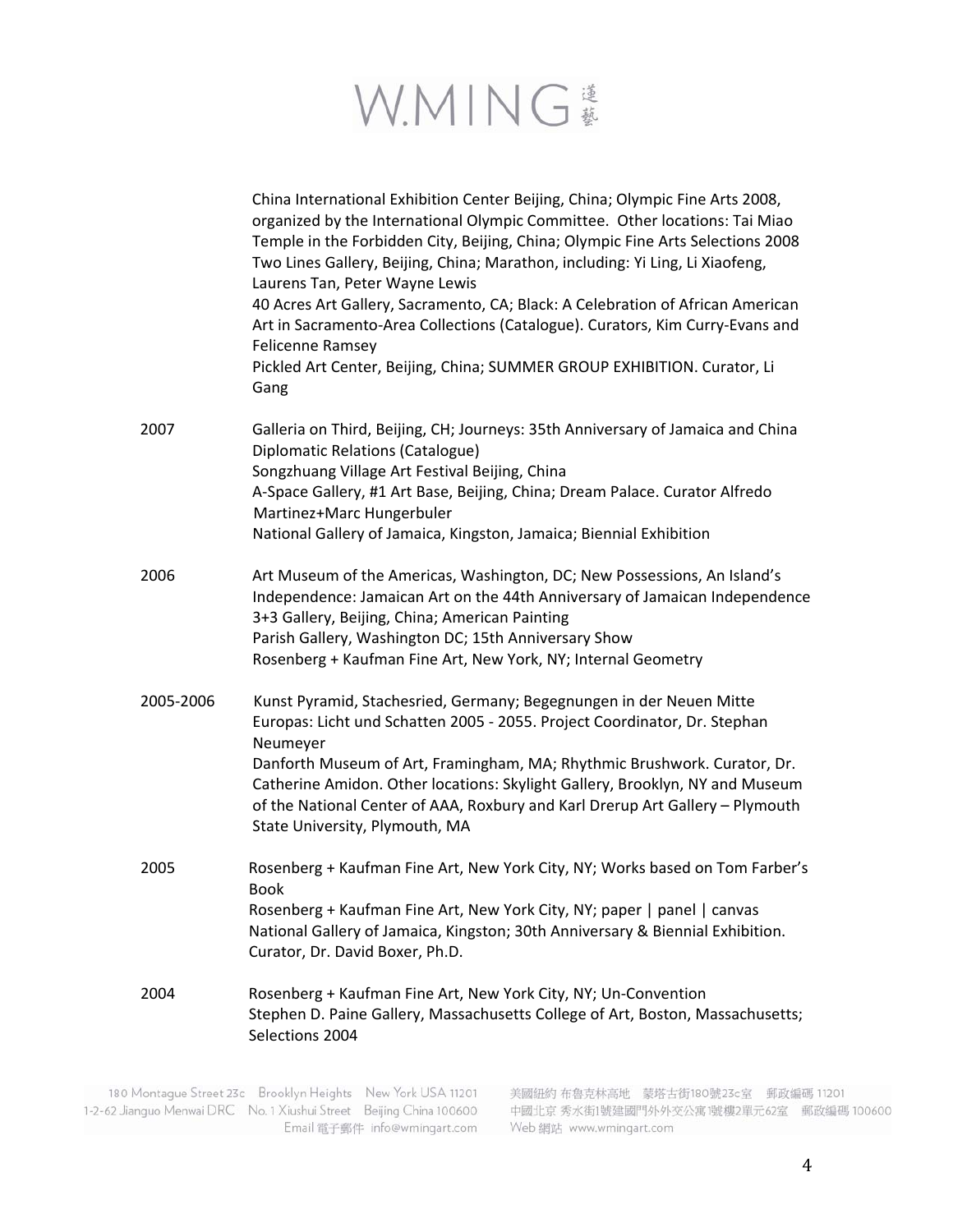# W.MING #

| 2003      | National Gallery of Jamaica, Kingston, Jamaica; Biennial Exhibition<br>Frederick Spratt Gallery, San Jose, California; Rotation: A Repertory Group<br>Exhibition<br>Fort Lauderdale African American Cultural Center, Florida; The Diaspora in the<br>21st Century. Curator, Babacar MBow                                                                                                                                                                                                                                         |
|-----------|-----------------------------------------------------------------------------------------------------------------------------------------------------------------------------------------------------------------------------------------------------------------------------------------------------------------------------------------------------------------------------------------------------------------------------------------------------------------------------------------------------------------------------------|
| 2002      | Kunst Raum Gallery, Stuttgart, Germany; 20 Years - 60 Artists<br>Rosenberg + Kaufman Fine Art, New York City, NY; Intrepid<br>Yassine Art Center, Dakar, Senegal; Exposition Magnet. Curator, Bara Diokhane.<br>Promo-Arte, Tokyo, Japan; Latin American Art 2002<br>Skoto Gallery, New York, NY; Fifteen Jamaican Artists                                                                                                                                                                                                        |
| 2001-2002 | Howard University, Washington, DC; In the Fullness of Time (Catalogue). Curator,<br>Dr. Catherine Amidon. Other locations: Karl Drerup Gallery, Plymouth State<br>College, Plymouth, NH and Handwerker Gallery, Ithica College, Ithica, NY and<br>Sidney Mishkin Gallery, Baruch College, New York and Avery Research Center,<br>Charleston, SC and Clark University Gallery of Art, Atlanta, GA                                                                                                                                  |
| 2000-2002 | The Lowe Art Museum, Coral Gables, FL; Soon Come (Catalogue). Curators,<br>Suzanne Wise and Jennifer Clark. Other locations: Joslyn Art Museum, Omaha,<br>NB and Museum of Nebraska Art, Kearney, NB and Norfolk Arts Center, Norfolk,<br>NB and DePaul University Art Gallery, Chicago, IL and Metropolitan State<br>College, Denver, CO and Thorne-Sagendorph Art Gallery, Keene, NH and<br><b>Bradbury Gallery</b><br>State University, AK and The Lamont Gallery, Exeter, NH and Fleming Museum,<br>University of Vermont, VT |
| 2001      | Kent State University Art Gallery, Kent, Ohio; Accumulations. Curator, Martin<br>Ball, show included: Peter Wayne Lewis, David Dupuis, Joanne Greenbaum, Will<br>Mentor, Laura Owens, Paul Henry Ramirez, James Sienna, Enid Williams.<br>Parish Gallery, Washington DC; 10th Anniversary Show<br>Wakita Museum & Inokuma Genichiro Museum, Tokyo, Japan; Karuizawa<br>Drawing Exhibition<br>Art Salon, Tokyo, Japan; Shikiten 2001<br>Promo-Arte, Tokyo, Japan; Latin American and Caribbean Art                                 |
| 2000      | Miura Museum, Matsuyama, Japan; Latin American and Caribbean Art<br>Parish Gallery, Washington, DC; Peter Wayne Lewis, EJ Montgomery, Antonio<br>Carreno                                                                                                                                                                                                                                                                                                                                                                          |
| 1999      | Frederick Spratt Gallery, San Jose, California; Dedicated to Milton Resnick:<br>Painter's Painters (Catalogue - Frederick Spratt)                                                                                                                                                                                                                                                                                                                                                                                                 |

180 Montague Street 23c Brooklyn Heights New York USA 11201 1-2-62 Jianguo Menwai DRC No. 1 Xiushui Street Beijing China 100600 **Email 電子郵件 info@wmingart.com**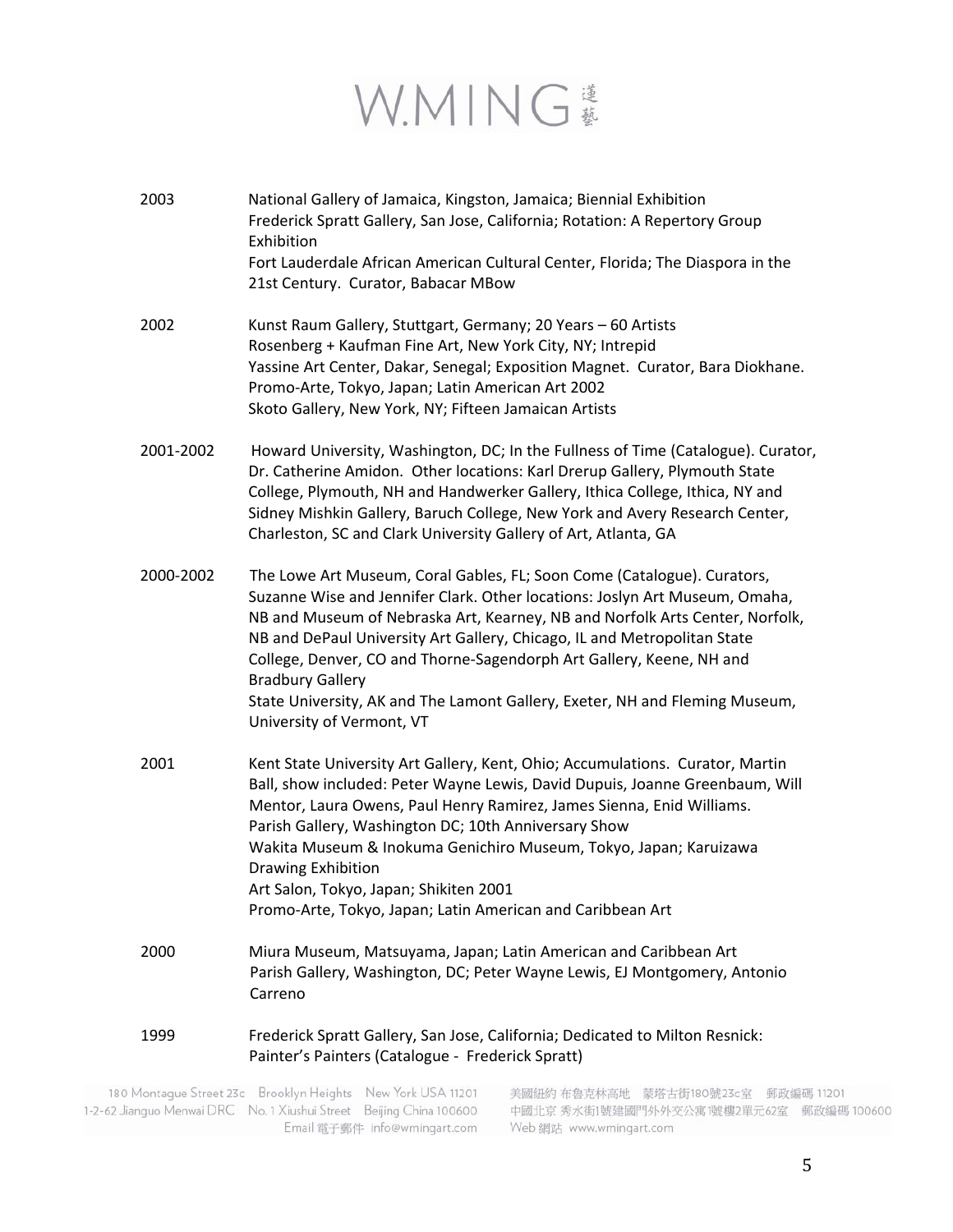

|           | Promo-Arte Gallery, Tokyo, Japan; Findel Milenio<br>Promo-Arte Gallery, Tokyo, Japan; Visual Spirits of Latin America. Curators,<br>Furosawa and Honma<br>South Shore Art Center, Cohasset, Massachusetts; Uncommon Perspectives.<br>Curator, Nancy Cusack<br>Parish Gallery Fine Art, Washington, DC; Off the Rack. Curator, Norman Parish                                                                                                                                                                                                                                   |
|-----------|-------------------------------------------------------------------------------------------------------------------------------------------------------------------------------------------------------------------------------------------------------------------------------------------------------------------------------------------------------------------------------------------------------------------------------------------------------------------------------------------------------------------------------------------------------------------------------|
| 1997-1999 | Smithsonian Institution, Washington, DC; Seeing Jazz Exhibition (Catalogue).<br>Curators, Deborah Macanic, Marguette Folley-Cooper, Janice McNeil. Other<br>locations: Jazz Museum, New York, NY and Western Gallery, Bellingham,<br>Washington and Munson-Williams-Proctor Institution Museum of Art, Utica, NY<br>and Hunter Museum of American Art, Chattanooga, TN and Huntington Museum<br>of Art, Huntington, WW and Museum of the Southwest, TX                                                                                                                        |
| 1997      | Rosenberg + Kaufman Fine Art, New York City, NY; One of a Kind. Curators, Fran<br>Kaufman and Stephen Rosenberg                                                                                                                                                                                                                                                                                                                                                                                                                                                               |
| 1996      | Montclair State University, Montclair, New Jersey; Creative Concepts. Curator,<br>Dr. Lorenzo Pace                                                                                                                                                                                                                                                                                                                                                                                                                                                                            |
| 1995-1998 | Smithsonian Institution, Washington, DC; Caribbean Visions: Contemporary<br>Exhibition (Catalogue). Curator, Dr. Samella Lewis. Other locations: Miami Art<br>Museum, Miami, FL and New Orleans Museum of Art, New Orleans, LA and<br>African American Museum, Dallas, TX and Middlebury College Museum of Art,<br>Middlebury, VT and Wadsworth Atheneum, Hartford, CN and Center for Arts,<br>Vero Beach, FL and Latin American Art Museum, Long Beach, CA                                                                                                                   |
| 1995      | Art Initiatives, New York Lawyer's Assoc, New York, NY; Language of Art: Res<br>IPSA Loquitor. Curator, Stephen Rosenberg<br>Frederick Spratt Gallery, San Jose, California; East Coast - West Coast: Peter<br>Wayne Lewis, Milton Resnick, Ed Moses, Louise Fishman, Larry Poons. Curator,<br><b>Frederick Spratt</b>                                                                                                                                                                                                                                                        |
| 1994      | Museum of Modern Art Santo Domingo, Santo Domingo, Dominican Republic;<br>Latin American & Caribbean Biennial (Catalogue)<br>Joe & Emily Lowe Art Gallery, Syracuse University, Syracuse, New York; Faculty<br>Exhibition<br>National Arts Club Exhibition, New York City, New York; Exhibition to Honor Dr.<br>Maya Angelou. Curator, Dr. Samella Lewis<br>Stanford University Faculty Club Palo Alto, California; Abstract Paintings:<br>Frederick Spratt Gallery Curator, Frederick Spratt<br>Dean Moniz Gallery, Sacramento, California; The Figure. Curator, Dean Moniz. |

180 Montague Street 23c Brooklyn Heights New York USA 11201 1-2-62 Jianguo Menwai DRC No. 1 Xiushui Street Beijing China 100600 **Email 電子郵件 info@wmingart.com**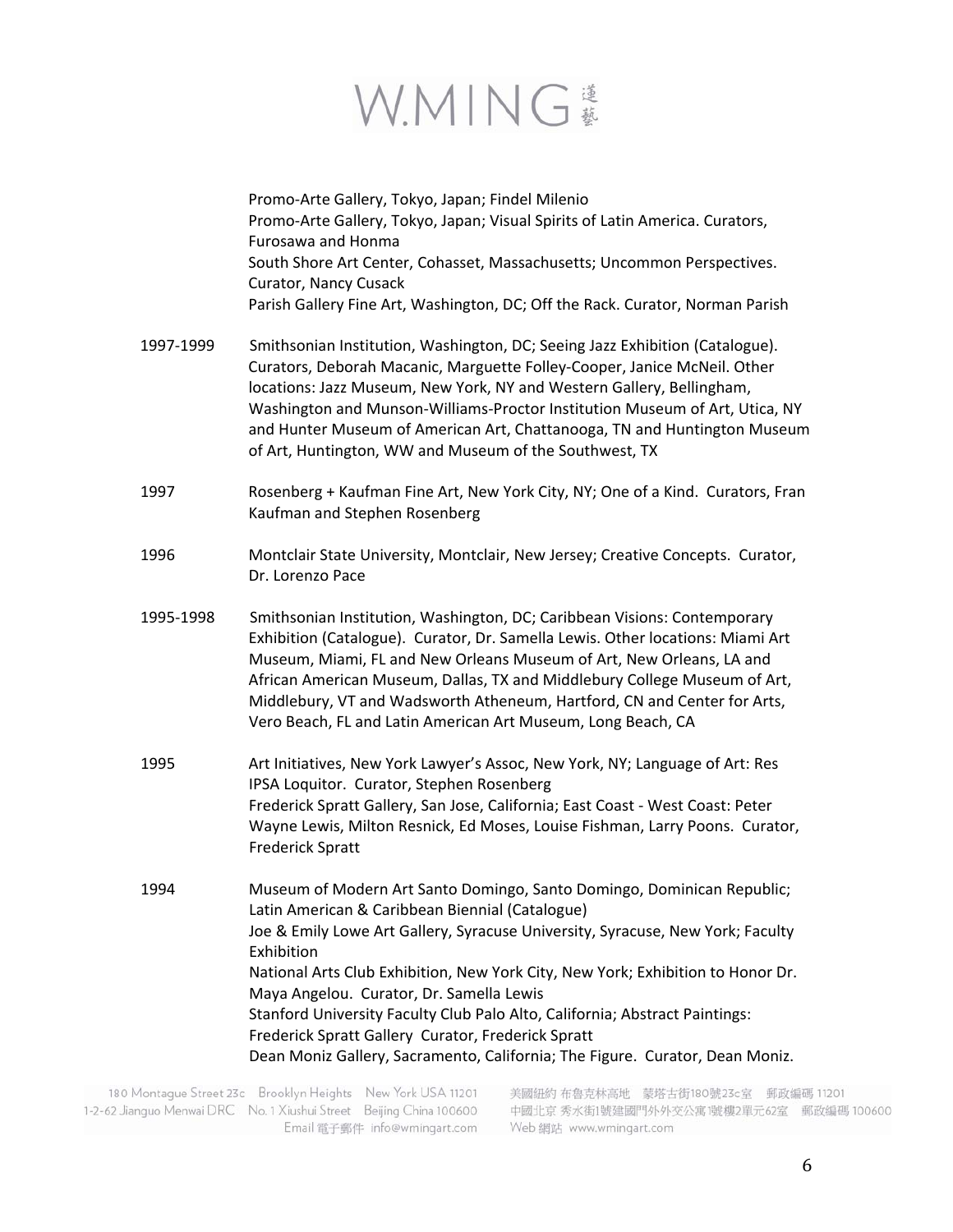## W.MING

| 1993 | Stephen Rosenberg Gallery, New York, NY; The Tenth Summer<br>Amerika Haus, Stuttgart, Germany; Bay Area Prints. Curator, Bob Freimark                                                                                                                                                                                                                                                                                                                                                                                                                                                                                                                                                                             |
|------|-------------------------------------------------------------------------------------------------------------------------------------------------------------------------------------------------------------------------------------------------------------------------------------------------------------------------------------------------------------------------------------------------------------------------------------------------------------------------------------------------------------------------------------------------------------------------------------------------------------------------------------------------------------------------------------------------------------------|
| 1992 | Walter/McBean Gallery, San Francisco Art Institute, San Francisco, California;<br><b>Faculty Exhibition</b>                                                                                                                                                                                                                                                                                                                                                                                                                                                                                                                                                                                                       |
| 1991 | Excellent Coast Company, Ltd., Yokohama, Japan; The Far Field Exhibition<br>Curator, Yukiko Lunday<br>Toyota Corporation, Toyota, Japan; Far Field Artists. Curator, Yukiko Lunday.<br>Otaru Municipal Museum, Sapporo, Japan; Pacific Rim Art Now, 1991<br>(Catalogue)<br>Curator, Kan Shimada<br>JAL Corporation, Sapporo, Japan; Pacific Rim Art Now, 1991. Curator, Yukiko<br>Lunday<br>3 Com Corporation, Great America Site, Santa Clara, California; Drawings.<br>Curator, Frederick Spratt<br>Walter/McBean Gallery, San Francisco Art Institute, San Francisco, California;<br><b>Faculty Exhibition</b>                                                                                                 |
| 1990 | Hokkaido Museum of Modern Art, Sapporo, Japan; Art Document '90<br>(Catalogue). Curator, Kan Shimada<br>American Center, Sapporo, Japan; Peter Lewis/Kelly Detweiler<br>Gallery One, San Jose State University, San Jose, California; Two Part<br>Harmony/Faculty Exhibition<br>Walter/McBean Gallery, San Francisco Art Institute, San Francisco, California;<br><b>Faculty Exhibition</b><br>San Jose State University Art Gallery, San Jose, California; Charitable Inventions<br>d. p. Fong Galleries, San Jose, California; Crossing Currents. Curator, Frederick<br>Spratt<br>Jennifer Pauls Gallery, Sacramento, California; Twenty-two Years Jennifer Pauls<br>Gallery: Abstract Art. Curator, Dean Moniz |
| 1988 | San Jose Museum of Art, San Jose, California; 50th Anniversary Exhibition, San<br>Jose Art League. Curators, Collen Vojvodich with Rico Lebrun, Claire Falkenstein,<br><b>Bob Freimark and Nathan Oliveira</b><br>Bruce Velick Gallery, San Francisco, California; New Year, New Work, New Space<br>(Catalogue)                                                                                                                                                                                                                                                                                                                                                                                                   |

### **SELECTED PUBLIC COLLECTIONS**

### National Taiwan Normal University, Taipei, Taiwan

180 Montague Street 23c Brooklyn Heights New York USA 11201 1-2-62 Jianguo Menwai DRC No. 1 Xiushui Street Beijing China 100600 Email 電子郵件 info@wmingart.com